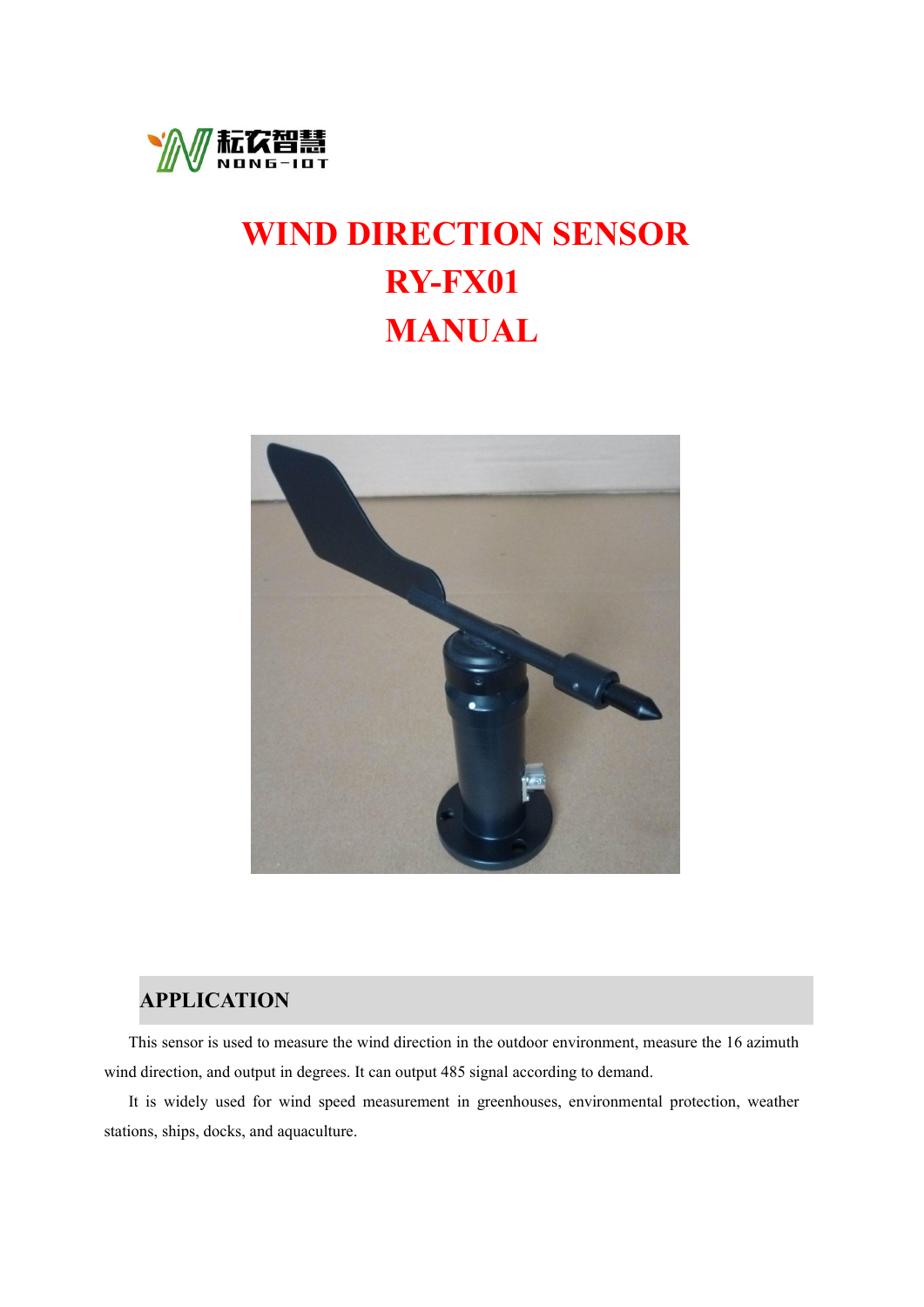## **FEATURES**

.Small size, easy to carry, easy to install

.High accuracy, wide range and good stability

. Reasonable structural design and good appearance quality

.Good linearity of data information, long signal transmission distance, strong anti-interference ability

## **TECHNICAL SPECIFICATION**

| Model                                    | RY-FX01/485                                                                                                               |  |  |
|------------------------------------------|---------------------------------------------------------------------------------------------------------------------------|--|--|
|                                          | 16 direction output 485                                                                                                   |  |  |
| Starting wind<br>$\leq 0.3$ m/s<br>speed |                                                                                                                           |  |  |
| Measuring<br>range                       | $0^\sim 360^\circ$                                                                                                        |  |  |
| Output signal                            | <b>RS485</b>                                                                                                              |  |  |
| Working<br>Voltage                       | DC12V                                                                                                                     |  |  |
| Resolution                               | 16 Direction                                                                                                              |  |  |
| Operating<br>temperature                 | $-20 - 80$ °C                                                                                                             |  |  |
| Environment<br>humidity                  | $\leq 95\%$                                                                                                               |  |  |
| Transmission<br>distance                 | $>300m$                                                                                                                   |  |  |
| Size and weight                          | 1. Weathercock height: 160mm<br>2. Weathercock rotation radius: 147mm<br>3. Weathercock length: 231mm<br>4. Weight: 0.3kg |  |  |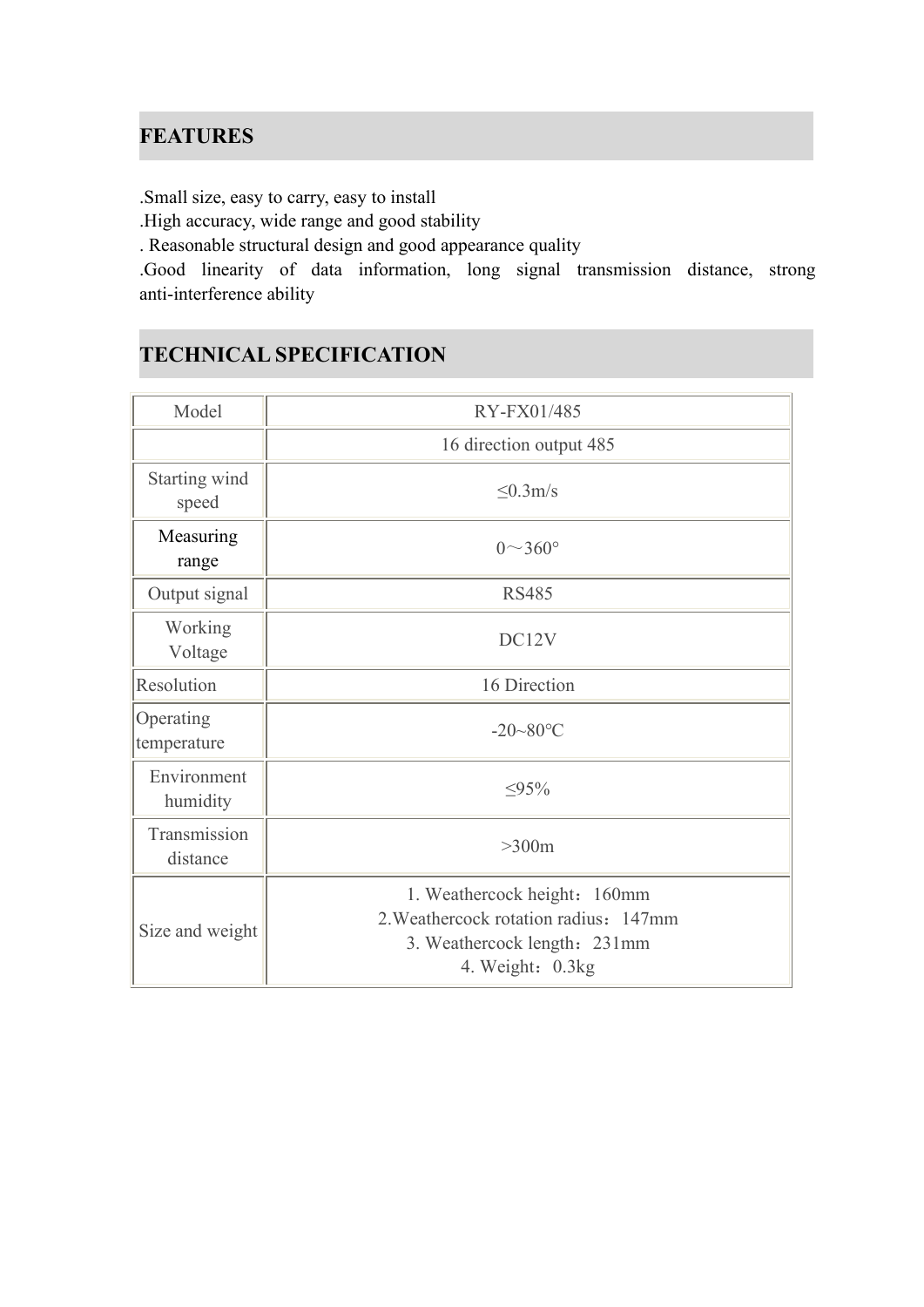

# **16 WIND DIRECTION WIRING**

Correspondence between output degree and direction:

| North         | $\theta$ |
|---------------|----------|
| North to East | 22.5     |
| Northeast     | 45       |
| East to North | 67.5     |
| Ease          | 90       |
| East to South | 112.5    |
| Southeast     | 135      |
| South to east | 157.5    |
| South         | 180      |
| South to west | 202.5    |
| Southwest     | 225      |
| West to south | 247.5    |
| West          | 270      |
| West to north | 292.5    |
| Northwest     | 315      |
| North to west | 272.5    |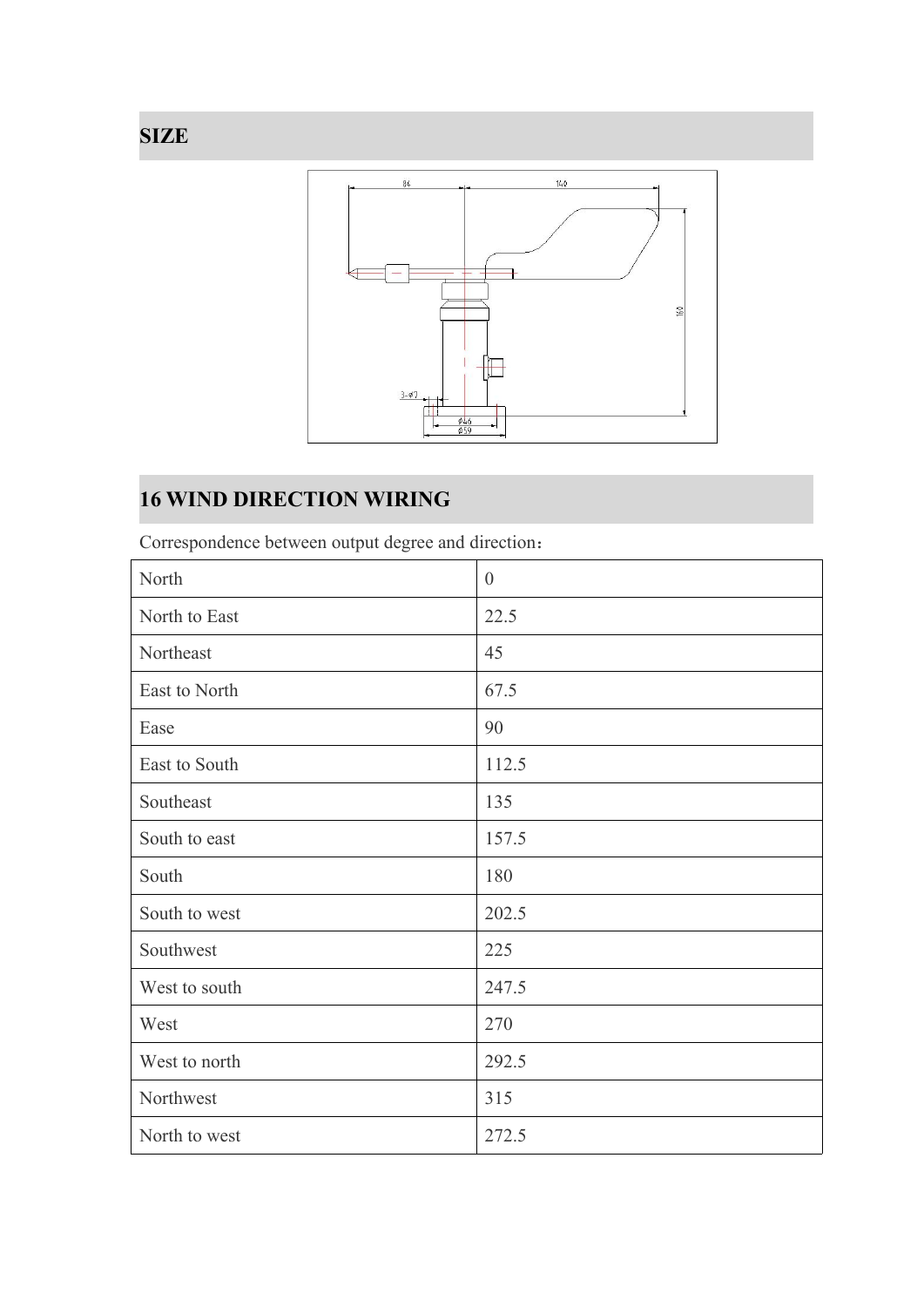#### **WIRING METHOD**

### **Red**:**+ Black**:**- Yellow**:**A Blue**:**B**

## **COMMUNICATION PROTOCOL**

The CRC16 description of the system:

In all the following descriptions, the two bytes of CRC16 in the MODBUS RTU protocol are specified by the MODBUS protocol: the low byte is first, and the high byte is last.

In the following description, it is assumed that the system address is 0x01 (the system default address is 0x01

System's standard MODBUS register description

Special Note: Each register data is 16 bits and two bytes, with the high byte first and the low byte last. The number or length of the registers in the MODBUS command are two bytes and 16 bits as a unit, instead of single byte 8 bits as a unit. The user should ensure that the range of the two parameters of the address and number of registers in the command is within the range specified by this system. If it is out of range, the output result of the system cannot be predicted. The user should ensure that the MODBUS command meets the requirements of this manual in the software design of the host computer.

#### **Direction module default parameters**:

Address: 01

Baud rate: 9600

Communication port parameters: 9600, n, 8,1

For the user, the address or baud rate of the module can be modified by the 06 command, and the real-time bearing value can be read by the 03 command.

(Note that the bearing value has been increased by 10 times. The actual value must be divided by 10.) The unit is degree.

16 Azimuth mode: 0 (360) degrees from true north, and an azimuth every 22.5 degrees clockwise.

0 (360) degrees = 90 degrees north = 180 degrees east = 270 degrees south = 270 degrees west: Omni-directional mode:  $0$  (360) degrees north, increasing the angle clockwise.

#### **The following example introduces the method of using Modbus RTU commands to access system registers**:

1、Read the internal register (read the wind speed value)

| 01      |      | 0 <sub>0</sub><br>$\overline{0}$ | 00                                           |                   |
|---------|------|----------------------------------|----------------------------------------------|-------------------|
| Device  |      |                                  | Function   Start register   No. of registers | CRC16 check digit |
| address | code | address                          |                                              |                   |

Command sent:01 03 00 01 00 01 D5 CA

|  | Respond: 01 03 02 01 C2 38 45 |  |
|--|-------------------------------|--|
|--|-------------------------------|--|

| 01      | 03     | 02                 | C2           | 38<br>45          |
|---------|--------|--------------------|--------------|-------------------|
| Systerm | Functi | Number of bytes in | Data segment | CRC16 check digit |
| address | on     | the data segment   | data         |                   |
|         | code   |                    |              |                   |

The data in the data segment is the direction value. 01 C2 = 01C2H is converted to decimal 45.0 degrees (divide by 10)